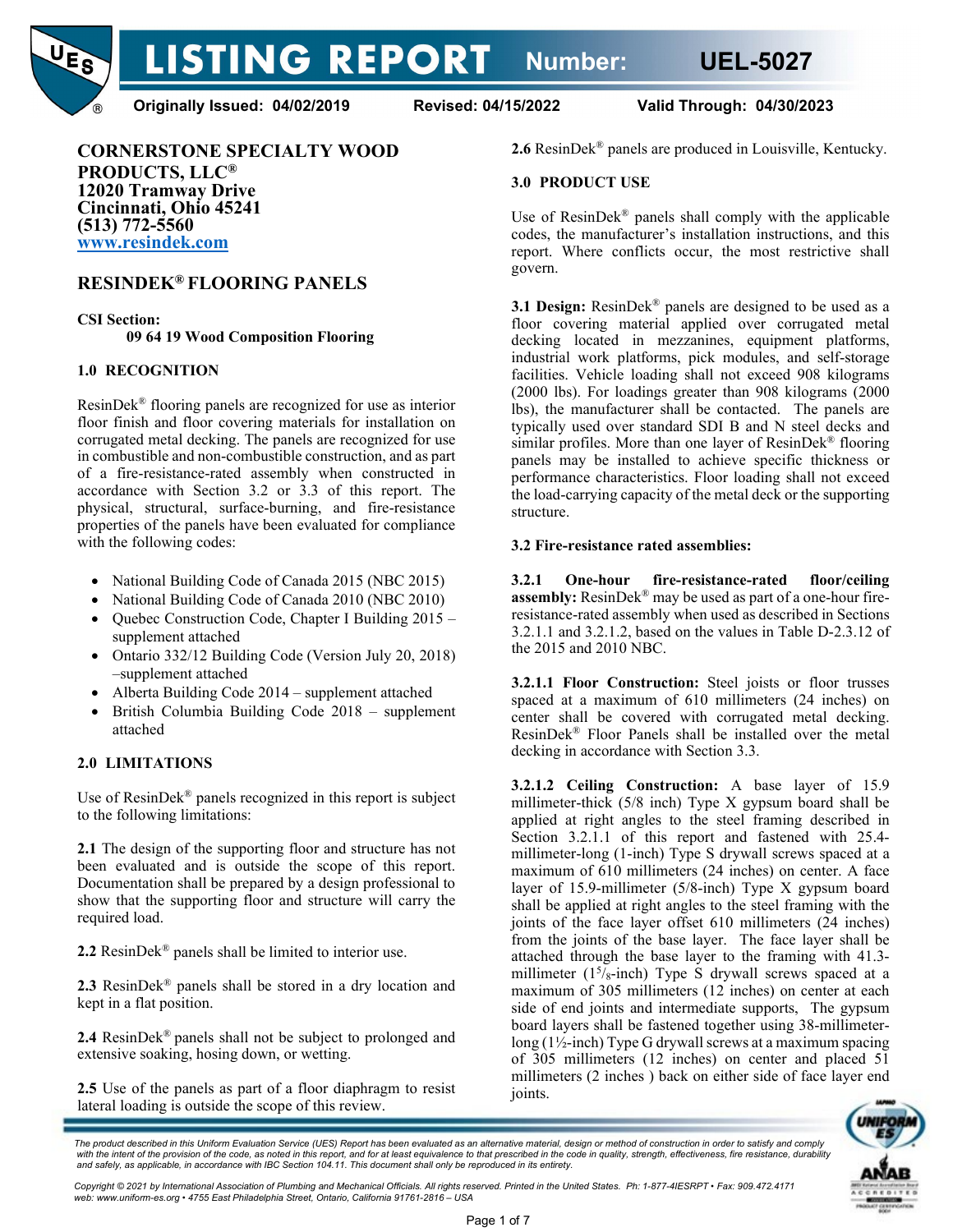

**Originally Issued: 04/02/2019 Revised: 04/15/2022 Valid Through: 04/30/2023**

**3.2.2 Additional Floor/Ceiling Assemblies:** ResinDek® is also recognized for use in 1-,  $1\frac{1}{2}$ -, and 2-hour restrained and unrestrained fire-resistance-rated assemblies as described in UL Design No. L701 (BXUV.L701).

**3.3 Installation:** ResinDek® panels are for installation on corrugated metal decking located in mezzanines, equipment platforms, industrial work platforms, pick modules, and selfstorage facilities.

**3.3.1 General:** ResinDek® shall be installed with the label side of the panel facing upward. The panels shall be installed on corrugated metal deck by using a screw gun with an operable clutch. The screw heads shall be driven to just below the panel surface (See Figure 1).



# **FIGURE 1**

The ends of the panels shall meet over the ribs of the corrugated metal deck (see Figure 2). In cases where the panel ends cannot be located over a rib, a 152 millimeterwide (6-inch-wide), minimum of 0.91-millimeter-thick (20 gauge) steel shim shall be connected to the metal deck as a backing to the joint over the valley.



# **FIGURE 2**

The panels shall be installed with a 3- millimeters  $(1/s$ -inch) space between the panels and a 9- millimeters  $(3/8)$ -inch) space around the outside edges of the floors (see Figure 3). When using the ResinDek® MetaGard panels, the Cornerstone shall be consulted on the required gap.

**3.3.2 Fasteners:** Proprietary ResinDek® screws shall be used to attach the panels to the metal decking. The ResinDek® screw is a No.10-gauge screw, 51 millimeters (2 inches) long, with a number 2 square drive head. The fasteners have selfpiercing points, a zinc coating, and are available in gray or beige colors. A minimum of 20 fasteners [24 for 3.048-meter (10-foot) panels] shall be equally spaced throughout each 1.219-meter x 2.438-meter (4-foot x 8-foot) panel as shown in Figure 4 of this report. Edge fasteners shall be located a minimum of 25.4 millimeters (1 inch) from the panel edges.



**FIGURE 3**



#### **FIGURE 4**

## **4.0 PRODUCT DESCRIPTION**

ResinDek® panels are considered as finished floor covering materials as noted in Section 3.1.5.8 of the NBC 2010 and 3.1.5.10 of the NBC 2015. ResinDek® panels are produced from a proprietary blend of moisture-resistant Medium Density Fiberboard (MDF) and High-Density Fiberboard (HDF). The panels are available with a variety of wear surfaces and coatings, such as Grey Diamond Seal 2™, ESD, MetaGard, and TriGard®. For use under various conditions in accordance with the manufacturer's instructions. The panels are also available uncoated for use under dry conditions only.

The panels are nominally 19 millimeters thick by 1219 millimeters wide by 2438 millimeters long  $(\frac{3}{4}$ -inch thick by 4 feet wide by 8 feet long). 3048-millimeter (10-foot) lengths are also available. Panel options and weights are noted in Table 1.

**4.1 Flame-spread index:** When tested in accordance with CAN/ULC S102, the ResinDek® panels installed over a corrugated metal deck, have a flame-spread rating not exceeding 25 and a smoke-developed classification of 20.

**4.2 Ignition Characteristics:** ResinDek® panels meet the requirements of ASTM D2859 for ignition characteristics.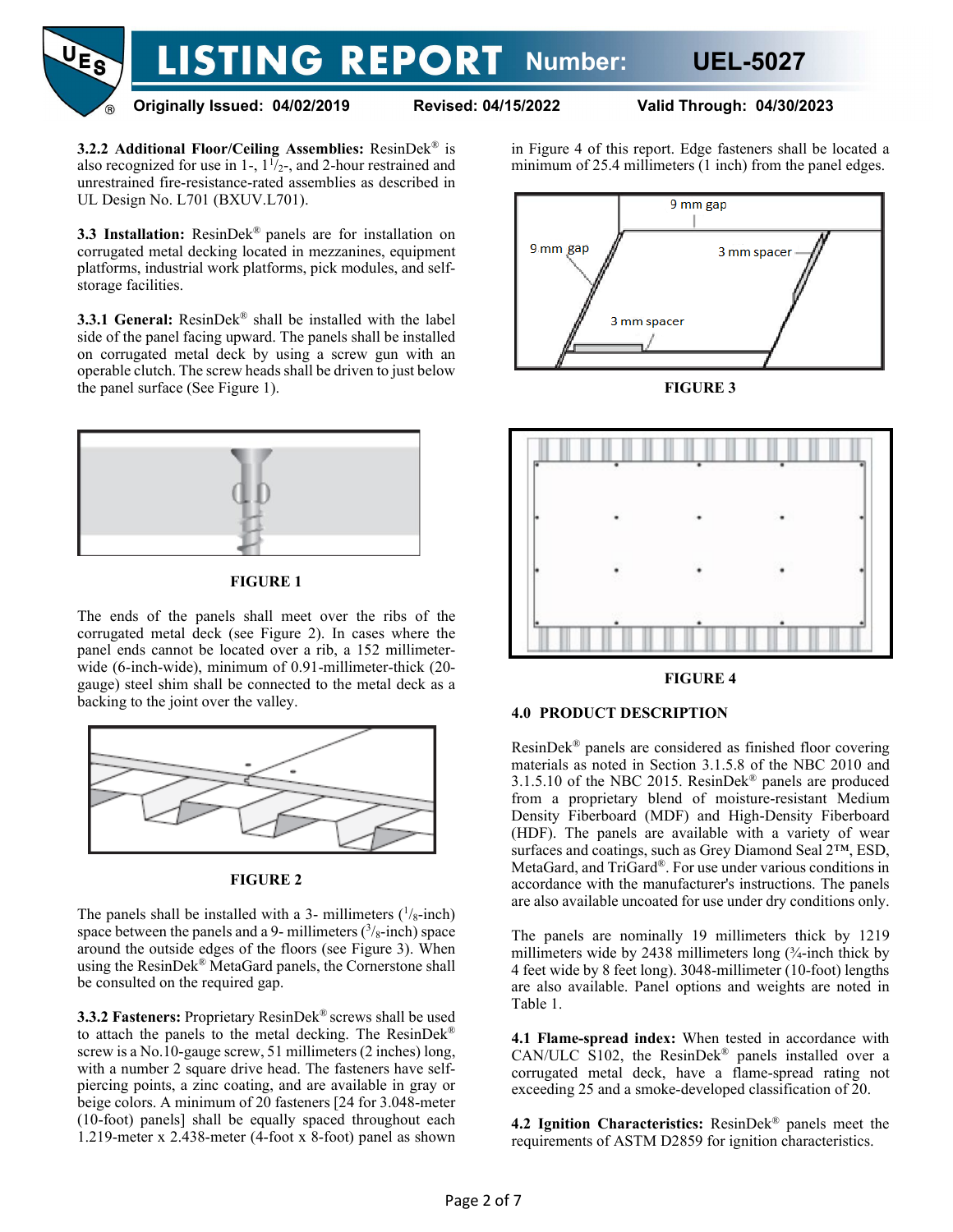

**Originally Issued: 04/02/2019 Revised: 04/15/2022 Valid Through: 04/30/2023**

# **5.0 IDENTIFICATION**

ResinDek® panels are identified by the Cornerstone Specialty Wood Product's name and trademark, product name, and listing report number (UEL-5027). The identification includes the IAPMO Uniform Evaluation Service Mark of Conformity. Either Mark of Conformity may be used as shown below:



**IAPMO UES UEL-5027**

## **6.0 SUBSTANTIATING DATA**

**6.1** Manufacturer's descriptive literature and installation instructions.

**6.2** Report of CAN/ULC-S102 testing for Surface Burning Characteristics of Building Materials and Assemblies.

**6.3** Report of testing in accordance with ASTM E648 Critical Radiant Flux of Floor Covering Systems.

**6.4** Report of testing in accordance with ASTM D2859 Ignition Characteristics of Finished Textile Floor Covering Materials.

**6.5** Report of floor load testing in accordance with ASTM E661 Standard Test Method for Performance of Wood and Wood-Based Floor and Roof Sheathing Under Concentrated Static and Impact Loads.

**6.6** Test reports are from laboratories in compliance with ISO/IEC 17025.

**6.7** Quality Documentation.

## **7.0 STATEMENT OF RECOGNITION**

This evaluation report describes the results of research completed by IAPMO Uniform Evaluation Service on Cornerstone Specialty Wood Product's ResinDek® Panels to assess conformance to the codes shown in Section 1.0 of this report and serves as documentation of the product certification. Products are manufactured at locations noted in Section 2.6 of this report under a quality control program with periodic inspection under the supervision of IAPMO UES.

**For additional information about this evaluation report please visit [www.uniform-es.org](http://www.uniform-es.org/) or email us a[t info@uniform-es.org](mailto:info@uniform-es.org)**

| Panel                    | Thickness (mm) | Self-Weight (Pa) |
|--------------------------|----------------|------------------|
| $Resin Dek^{\otimes}LD$  | ١q             | 136.52           |
| $ResinDek^{\circledR}SD$ | 19             | 152.32           |
| ResinDek <sup>®</sup> MD | 19             | 168.61           |
| ResinDek <sup>®</sup> HD | Q              | 183.46           |

**TABLE 1 RESINDEK® SPECIFICATIONS1**

Imperial Units: 1 inch  $= 25.4$  mm, 1 psf  $= 47.9$  Pa

<sup>1</sup> The panels are nominally 19 mm in thickness by 1219 mm in width and available in lengths of 2438 mm and 3048 mm. Nominal dimensions are understood to be inexact and are commonly used to define certain product specifications.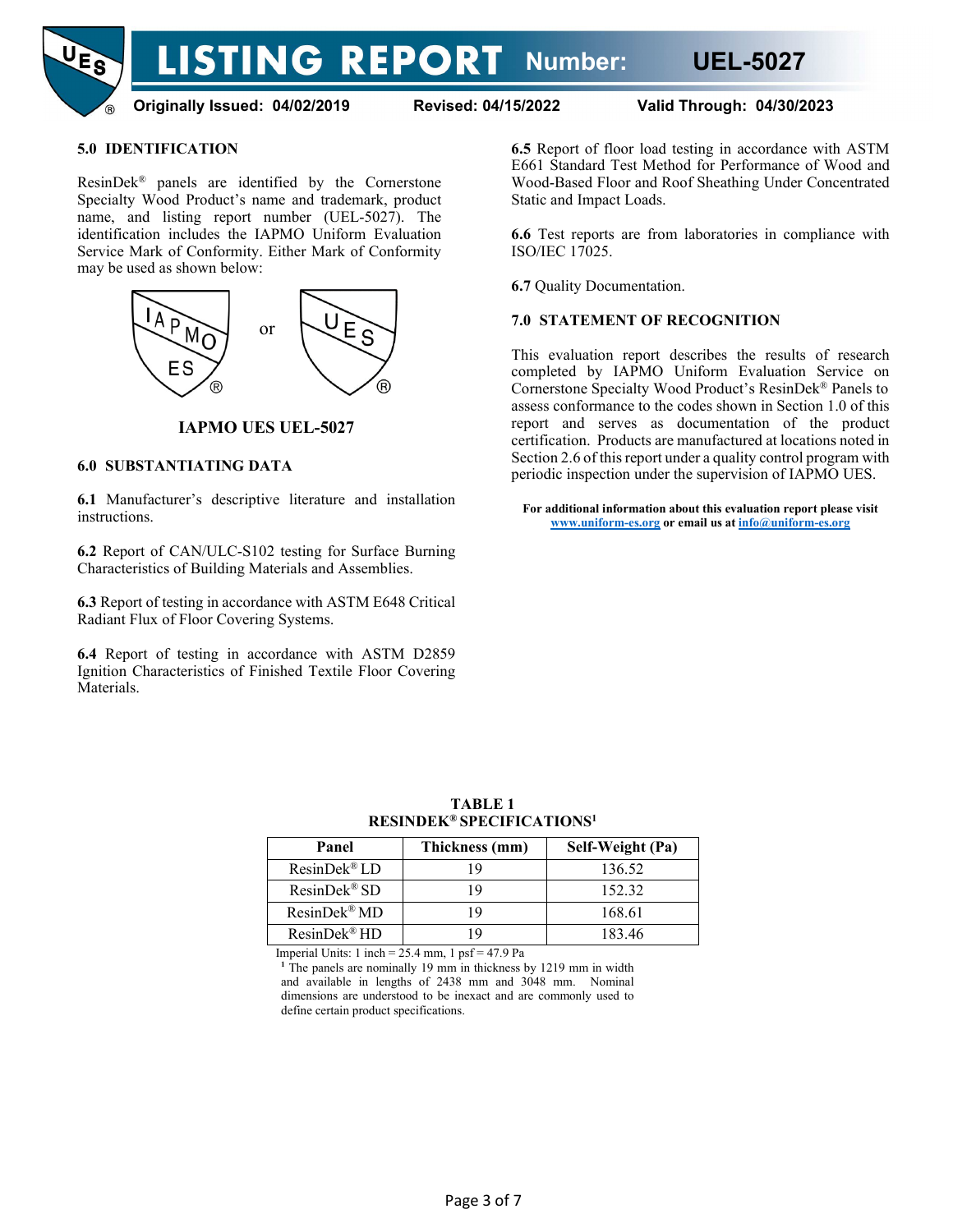

**Originally Issued: 04/02/2019 Revised: 04/15/2022 Valid Through: 04/30/2023**

**QUEBEC CONSTRUCTION CODE SUPPLEMENT**

**CORNERSTONE SPECIALTY WOOD PRODUCTS, LLC® 12020 Tramway Drive Cincinnati, Ohio 45241 (513) 772-5560 [www.resindek.com](http://www.resindek.com/)**

# **RESINDEK® FLOORING PANELS**

**CSI Section: 09 64 19 Wood Composition Flooring**

# **1.0 RECOGNITION**

The ResinDek® flooring panels as evaluated and represented in IAPMO UES Listing Report, UEL-5027 and with changes as noted in this supplement are a satisfactory alternative for use in buildings built under the following codes (and regulations):

• Quebec Construction Code, Chapter I Building 2015

# **2.0 LIMITATIONS**

Use of the ResinDek® flooring panels described in IAPMO UES UEL-5027 complies with the 2015 Quebec Construction Code, Chapter I Building when meeting the requirements of the National Building Code of Canada 2010.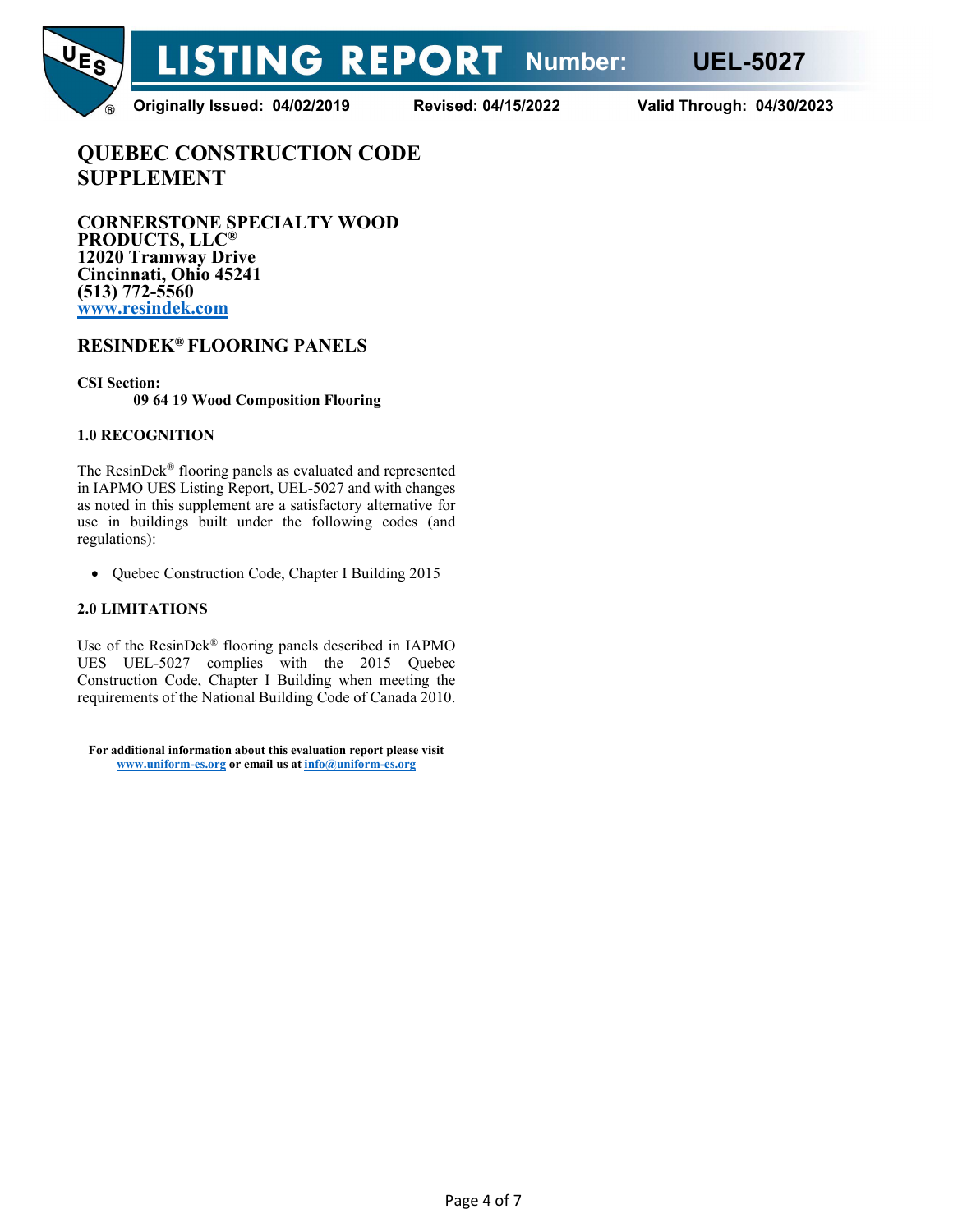

**Originally Issued: 04/02/2019 Revised: 04/15/2022 Valid Through: 04/30/2023**

**ONTARIO 332/12 BUILDING CODE SUPPLEMENT**

**CORNERSTONE SPECIALTY WOOD PRODUCTS, LLC® 12020 Tramway Drive Cincinnati, Ohio 45241 (513) 772-5560 [www.resindek.com](http://www.resindek.com/)**

# **RESINDEK® FLOORING PANELS**

**CSI Section: 09 64 19 Wood Composition Flooring**

# **1.0 RECOGNITION**

The ResinDek® flooring panels as evaluated and represented in IAPMO UES Listing Report, UEL-5027 and with changes as noted in this supplement are a satisfactory alternative for use in buildings built under the following codes (and regulations):

• Ontario 332/12 Building Code Supplement (Version July 20, 2018)

# **2.0 LIMITATIONS**

Use of the ResinDek® flooring panels described in IAPMO UES UEL-5027 complies with the Ontario 332/12 Building Code when meeting the requirements of the National Building Code of Canada 2010.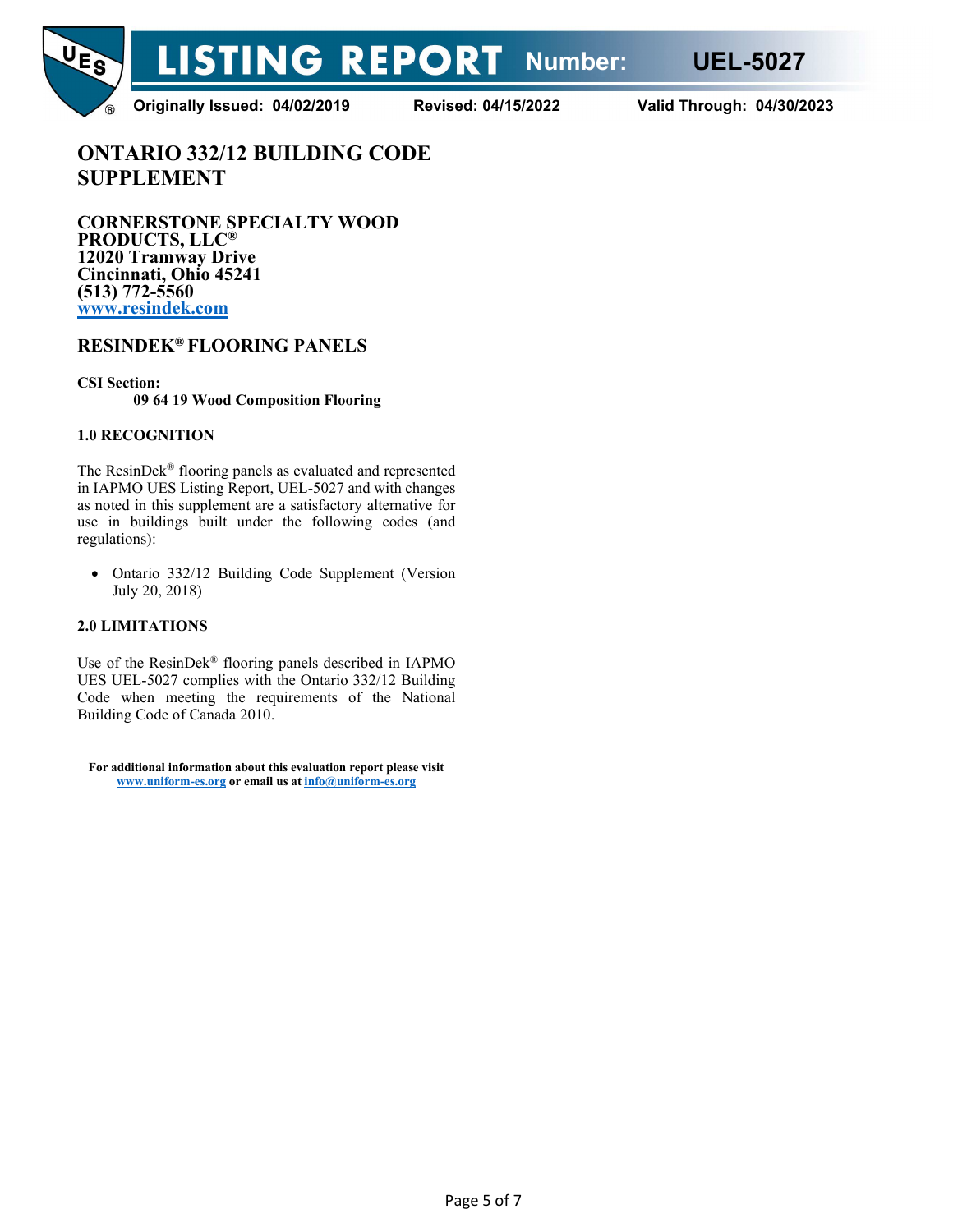

**Originally Issued: 04/02/2019 Revised: 04/15/2022 Valid Through: 04/30/2023**

**ALBERTA BUILDING CODE SUPPLEMENT**

**CORNERSTONE SPECIALTY WOOD PRODUCTS, LLC® 12020 Tramway Drive Cincinnati, Ohio 45241 (513) 772-5560 [www.resindek.com](http://www.resindek.com/)**

# **RESINDEK® FLOORING PANELS**

**CSI Section:**

**09 64 19 Wood Composition Flooring**

# **1.0 RECOGNITION**

The ResinDek® flooring panels as evaluated and represented in IAPMO UES Listing Report, UEL-5027 and with changes as noted in this supplement are a satisfactory alternative for use in buildings built under the following codes (and regulations):

• Alberta Building Code 2014

# **2.0 LIMITATIONS**

Use of the ResinDek® flooring panels described in IAPMO UES UEL-5027 complies with the Ontario 332/12 Building Code when meeting the requirements of the National Building Code of Canada 2010.